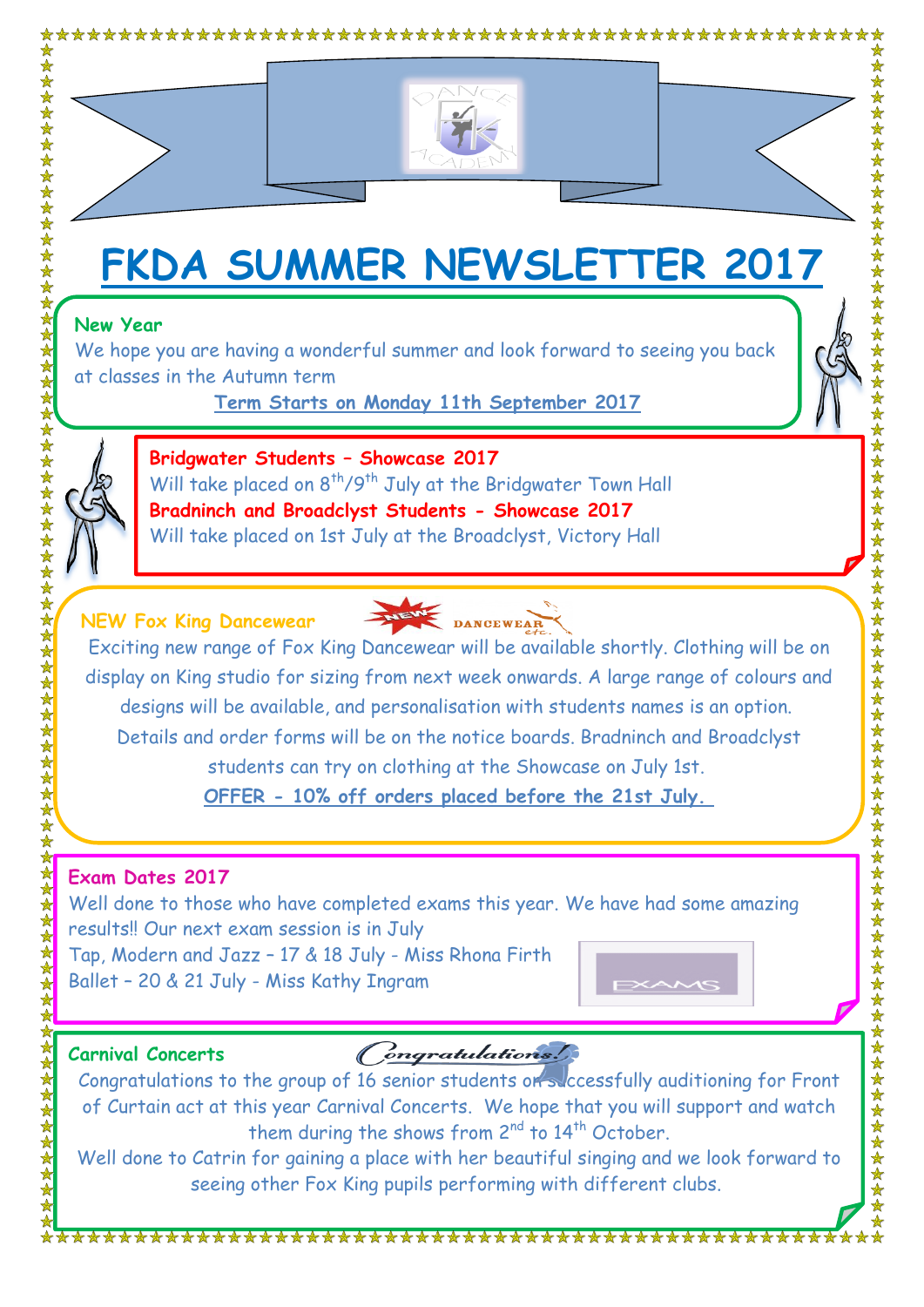

**Summer Show in July 2018** I have made the decision to book the Macmillan Theatre, Bridgwater for our biannual show in July 2018. This was an extremely difficult decision for me as we have used the Town Hall for many years and have made great memories there. It is in close proximity to the studio and is in the centre of town and the staff have been extremely supportive of the school whilst we are there. However the Macmillan boasts a large stage area, in house technical support, parking and modern changing facilities. Please note these important dates! Rehearsal and show week - Monday  $16^{th}$  to Sunday 22nd July 2018

#### **Meeting with Miss Williamson**

If you wish to discuss your child's progress or classes to be taken next term, please contact Miss Williamson contact details below)

Contact Number: 07788 752491 Email Tamzynn.fkda@yahoo.com



#### **All Stars**

32 students are enrolled on this years All Stars programme which offer monthly classes and workshops in subjects not available on the schools timetable. So far they have taken acrobatic, musical theatre, contemporary, ballet, tap, jazz and street technique workshops!

Information will be available for the new course shortly.

#### **Facebook**

Why not join our Facebook group "Fox King Dance Academy" You can read all the latest up-to-date information on our page

#### **Festival Competitions**

Well done to the girls that competed at festivals throughout the year Many students were placed 1st 2<sup>nd</sup> 3<sup>rd</sup> and 4th with some amazing marks and comments

**Good Luck** to students that will be competing this year

#### **Ballet Awards**

Congratulations to Scarlett Moore who represented FKDA at the ISTD Imperial Ballet Awards competition in Milton Keynes. You danced brilliantly.

#### **London Theatre Trip Saturday 23rd September 2017**

Coach will leave Bridgwater at approx 6am and leave London 10.30pm. The day can be spent at your leisure in London. Performance is at 7.30pm **Cost per person = £100 Payment along with form need to be returned by Saturday 15th July 2017**

**Tap Factory Theatre Trip Friday 20 th October 2017 at 7.30pm**

The Playhouse, Weston-Super-Mare

**Cost per Ticket = Adults: £27 Over 60: £25 Children: £22 Payment along with form need to be returned by Saturday 15th September 2017**